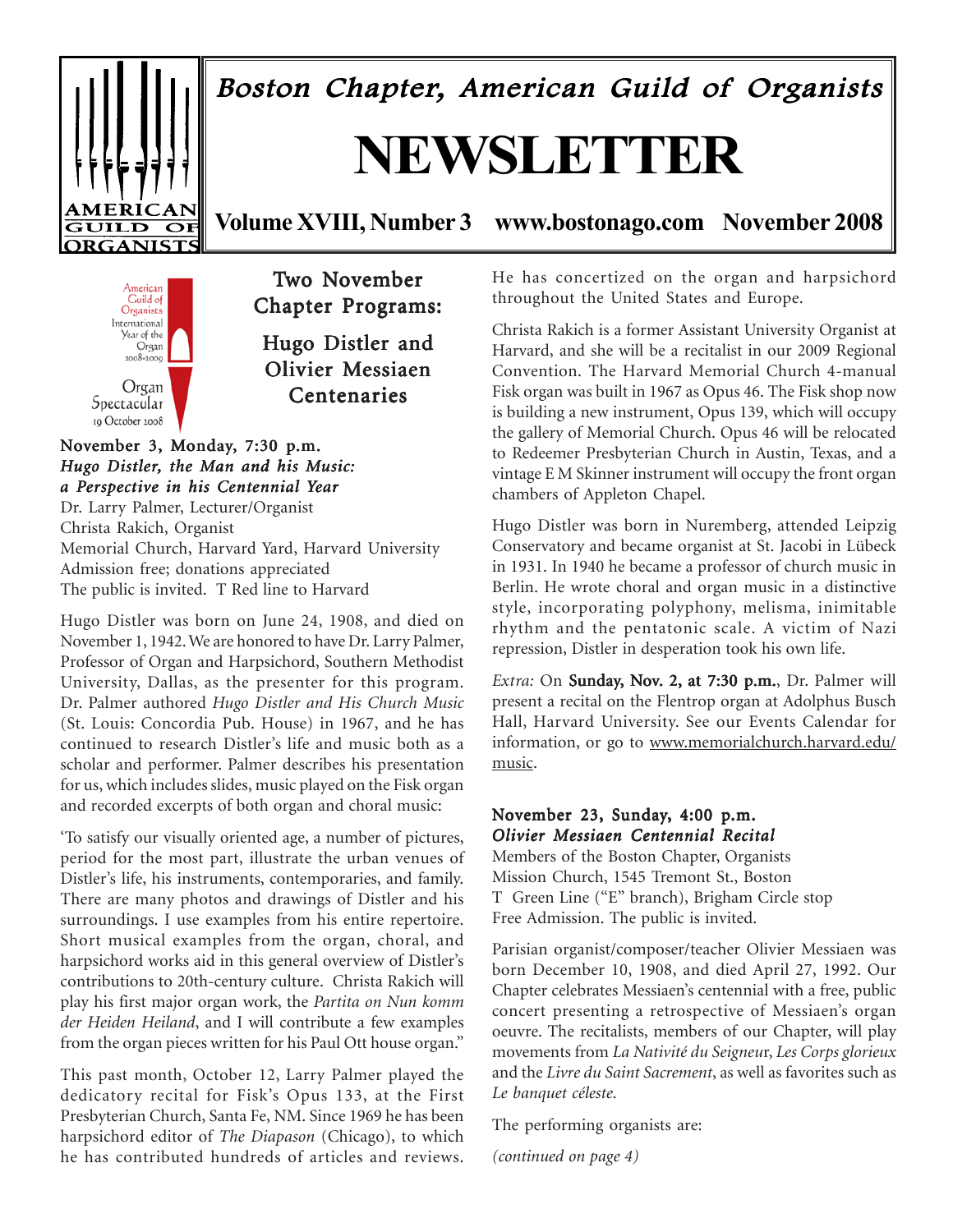### Dean's Message

#### Economic Turmoil and Giving Thanks

This fall's economic environment throws a challenge to each of us whose eye must be on finances, from our own, to the institutions in which we make music, and beyond. This is a "downturn" in which few will not be affected. What can we do in our churches, many of which are already facing declining contributions and reduced budgets? Here are some thoughts on how to approach the economics of our jobs and programs.

Confer with those who look after your church's finances and budget: minister, staff, committees. Let them know that you are concerned and that you want to work with them. In a professional, yet passionate manner, articulate the importance of music to the worship, ministry, and mission of the church, especially when the person in the pew is looking for spiritual comfort and uplift.

Keep a realistic attitude about adjustments which may need to be made. The world is not going to end if you can't afford to hire extra musicians for a music or festival service. Get *creative* in thinking of ways to keep the music program interesting and vital to the life of the church.

Strengthen your personal connections with the congregation. Many of them will be facing the same financial hurdles that you and the church are facing. Mutual understanding and empathy can translate into support and encouragement.

Review your contract and job description and make sure you are meeting what is expected of you, and that the church is doing the same in return. If re-negotation is necessary, be professional in presenting your case for fair and equitable treatment. Show a willingness for flexibility, and renew your commitment to the church and to your work as a musician in it. But stand firm if the church wants to increase your duties while not increasing – or even decreasing – your compensation!

Finally, given the pressures of preparing music for Advent and Christmas, and economic pressure, it would be easy to let Thanksgiving slip by. Don't! If nothing else, give thanks for the music itself, and for your particular talent in making it! Also give thanks for those, known and unknown, who appreciate your musicmaking!

*-- Lee Ridgway*

#### **Executive Committee Meetings**

7-9 pm, Church of the Advent, 30 Brimmer St, Boston. Charles MBTA Tues Nov 11, Mon Jan 12, Tues Mar 10, Mon Jun 1

Executive committee meetings are open to all Chapter members.

Newsletter of the Boston Chapter, American Guild of Organists Published 10 times a year, September-June. Distributed to members & associates of the Boston Chapter, AGO.

Mailed at standard mail rates from Boston MA. Boston Chapter/AGO c/o Timothy Hughes, Membership 247 Washington St #24, Winchester MA 01890. Copyright © 2008, Boston Chapter, American Guild of Organists

#### *Boston Chapter, AGO Officers 2008-2009*

| Dean                                                                         | Lee Ridgway                        |
|------------------------------------------------------------------------------|------------------------------------|
| ridgway@mit.edu                                                              | $617 - 436 - 1193$                 |
| SubDean                                                                      | Joyce Painter Rice                 |
| joyceorganist@aol.com                                                        | 978-465-1901                       |
| Treasurer                                                                    | Kirk Hartung<br>$508 - 820 - 3440$ |
| kbhartung@aol.com                                                            |                                    |
| Assistant Treasurer<br>cthigbe@aol.com                                       | Charlene Higbe<br>617-497-0610     |
| <b>Broadcasts</b>                                                            | Martin Steinmetz                   |
| emsteinmetz@verizon.net                                                      | 781-235-9472                       |
| Chaplain                                                                     | The Rev. David Hefling             |
|                                                                              | 617-472-0737                       |
| Competitions<br>dgb137@mac.com                                               | David Baker<br>617-367-4260        |
| Examinations                                                                 | Glenn Goda                         |
| glenngoda1545@aol.com                                                        | 617-442-7079                       |
| Library                                                                      | Joseph Dyer                        |
| joseph.dyer@umb.edu                                                          | 617-527-6403                       |
| Membership Secretary<br>thughes $56@$ comcast.net                            | Timothy Hughes<br>781-369-1905     |
|                                                                              |                                    |
| Membership Committee Judy Green<br>jlgreen@green-associates.com 617-482-3044 |                                    |
| Newsletter                                                                   | Jim Swist                          |
| swist@comcast.net                                                            | 781-643-9733                       |
| Organ Advisory<br>smhill42ne@earthlink.net                                   | Richard Hill<br>508-238-6081       |
| Placement                                                                    | Janet Hunt                         |
| janet.hunt@sjs.edu                                                           | 617-746-5433                       |
| Professional Development                                                     | TBA                                |
|                                                                              |                                    |
| Recording Secretary<br>ikmniohn@aol.com                                      | Kirsten Johnson<br>978-443-3472    |
| Registrar                                                                    |                                    |
| dan.mckinley@christchurchhw.org                                              | Dan McKinley                       |
|                                                                              | 978-412-8174                       |
|                                                                              |                                    |
| <i>SPAC</i>                                                                  | Martin Steinmetz                   |
| cmsteinmetz@verizon.net                                                      | 781-235-9472                       |
| <b>Substitutes</b><br>itlawton@mac.com                                       | Joshua T. Lawton<br>617-926-1042   |
| YOI                                                                          | Mary Sue Willie                    |
| cymswillie@comcast.net                                                       |                                    |
|                                                                              | Stephanie Budwey                   |
| sbudwey@hotmail.com                                                          |                                    |
| Auditors<br>emsteinmetz@verizon.net                                          | Martin Steinmetz<br>781-235-9742   |
|                                                                              | Craig Smith                        |
| csmith@groton.org                                                            | $781 - 740 - 4541$                 |
| Region I Councillor<br>elg@bradvgrossman.com                                 | E Lary Grossman<br>413-247-9426    |
| District Convener                                                            | Frank Corbin                       |
| fcorbin@assumption.edu                                                       | 508-767-7508                       |
| Webmaster                                                                    | Mark Nelson                        |
| marknelson@cbfisk.com                                                        | 978-283-1909                       |

*Todd Beckham, Janet Hunt, Patrick Kabanda, Lois Regestein, Judy Green, Michael Smith, Mary Beekman, Mark Dwyer, Glenn Goda, Mark Nelson, Laura Jensen, Craig Benner*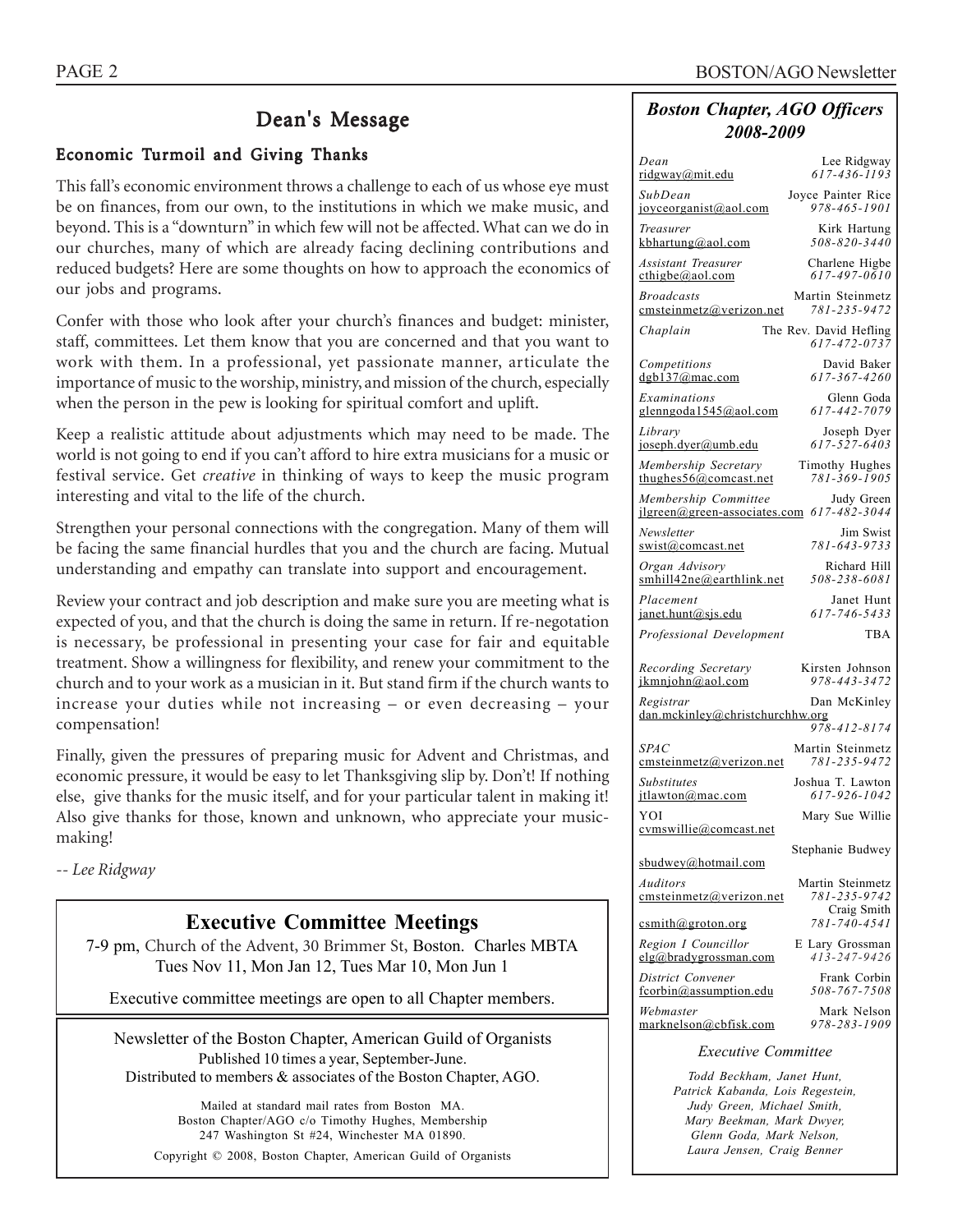## College Opportunities for Organ Study

The following information was provided by organ faculty at the respective institutions. For more details, see the website or send e-mail as indicated.

Western Connecticut State University, Danbury, offers a paid internship in church music to an undergraduate organ student. The position is in an Anglo-Catholic Episcopal church in the Danbury area. See the WCSU organ department web site at www.wcsuorgandept.org/ or send e-mail to Stephen Roberts, instructor in organ, robertss@wcsu.edu.

The University of Notre Dame, Indiana, offers graduate assistantships paying full tuition plus stipend for students in the Master of Sacred Music program. The Notre Dame organs are by Paul Fritts and Holtkamp. The MSM web page is at www.nd.edu/~msm/, or send e-mail to Craig Cramer, Professor of Organ, ccramer@nd.edu.

## Opening Service

The Boston Chapter joined worshipers at the Church of The Advent in Boston for Evensong on Sunday, September 28. Directed by Mark Dwyer and accompanied by Ross Wood, the Church of The Advent Choir, one of the best in the world, gave beautiful renderings of the Herbert Howells *Gloucester Service, Faire is the Heaven* by William Henry Harris, *A Hymn for St. Cecilia* of Howells and two chanted psalms. The three hymns were a joy to sing, with exemplary hymn-playing by Ross Wood. This Evensong was of exceptionally high quality, prayerful and reverent.

Mark Dwyer presented a fine half-hour organ recital preceding the service, consisting of Franck *Choral in B minor,* Handel *Suite for a Musical Clock,* and Bach *Prelude in C Minor,* BWV 549, played on the distinguished Aeolian-Skinner organ. The postlude was *Psalm Prelude, Set II,No. 3* of Howells. The officers were installed during the service by The Rev. Allen Warren, Rector of The Church of the Advent, and a fine reception was held afterwards in Moseley Hall, affording all an opportunity for fellowship at the first Chapter event of the year.

Thank you, Church of the Advent, for this beautiful Evensong, for sharing it with us, for many years of the best in church music and for being an inspiration and example to all of us.

-- *Rosalind Mohnsen*

#### **CHAPTER PROGRAMS December-May**

**December 31, Wednesday, 10:00 p.m.**  *First Night Organ Recitals* by Brink Bush, Fredrick Guzasky and Lois Toeppner Arlington Street Church, Boston

#### **February 3, Tuesday, 7:30 p.m.**

*Felix Mendelssohn's Bicentenary Organ Recital*  Ezequiel Menendez, Organist Adolphus Busch Hall, Harvard University

#### **March 2, Monday, 7:30 p.m.**

*The Registration of J.S. Bach's Organ Works*  Dr. Quentin Faulkner, AAGO, Lecturer/Presenter Sponsored by the BAGO Organ Library Committee Boston University School of Theology

#### **March 21, Saturday, 10:30 a.m. – 5:30 p.m.**

*Bach Organ Recitals on his 324th Birthday*  Co-sponsored by the First Lutheran Church The First Lutheran Church of Boston

#### **May 11, Monday, 6:00 p.m.**

*BAGO Annual Meeting, Dinner, Members' Recital*  Holy Name Parish, West Roxbury

## Website Update Project

Our website, www.bostonago.com, is in need of renewal, and the Executive Committee has appointed a task force to consider what should happen. We invite you to comment upon the current site by sending us:

• Your most used portion of the site (placement, substitute list, concert listings).

• Most desired feature not currently on the site (or example: audio files, or self-signup for events).

• Is the site for members, perhaps with password access, or is it for all organ/choral music lovers in our area?

• The URLs for up to three other sites (AGO chapters or comparable) with a note about what you like about the site.

Send this information, by November 10, to mark.edward.nelson@gmail.com and you will contribute greatly to this project! We will begin with an assessment, and look at desired features and how to incorporate them into a useful, attractive site.

*-- Mark Nelson, web master and chair of the website development task force. Judy Green, Laura Jensen, Martin Steinmetz, Lee Ridgway (ex officio)*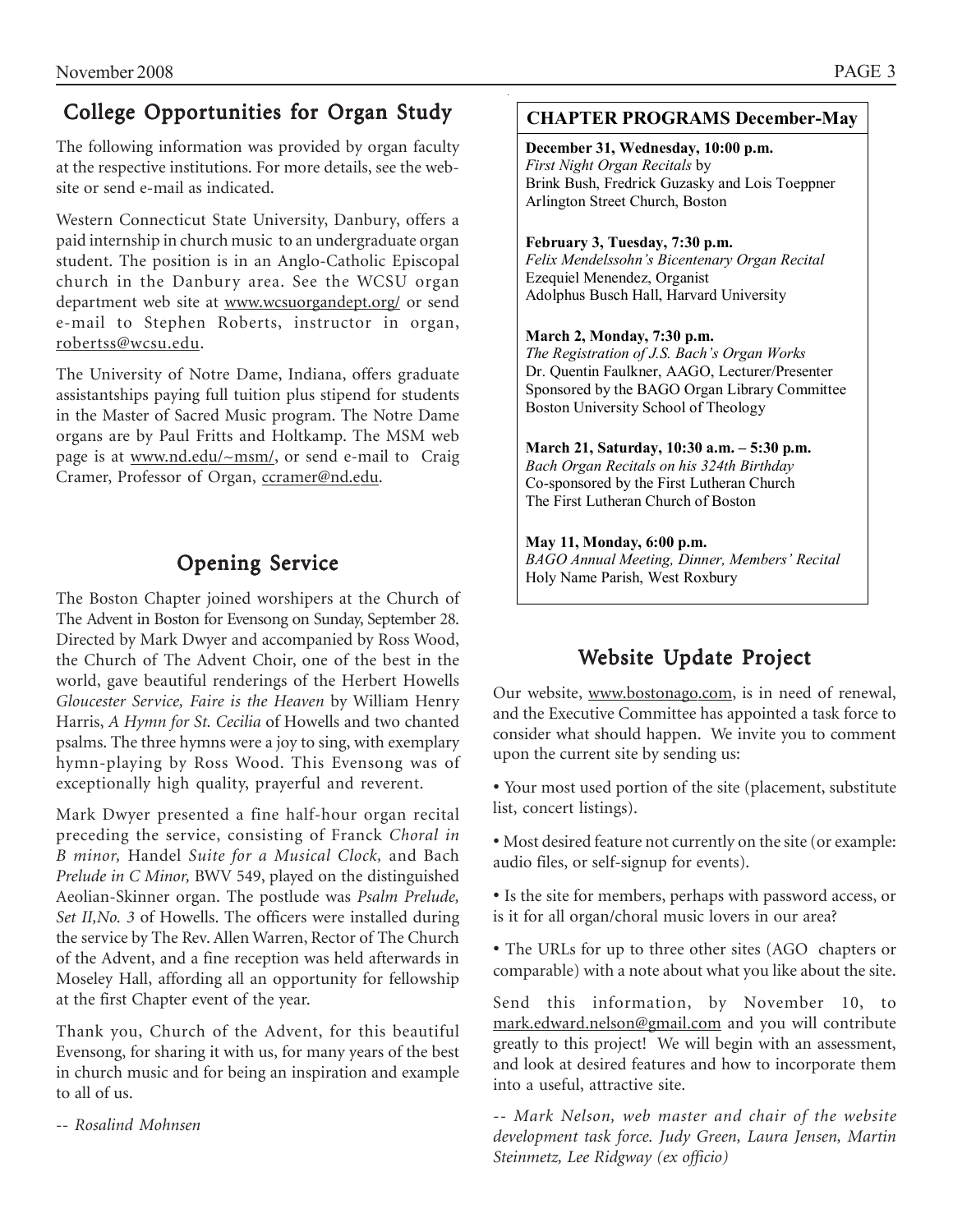### Chapter Progams (continued from page  $1$ )

*Thomas Handel* , Dean of Students, New England Conservatory, and Music Director, Church of the Covenant, Boston. Dr. Handel has performed the complete works of Messiaen and is a lecturer on Messiaen's organ music.

*Carl Klein*, Music Director at the Episcopal Parish of the Good Shepherd, Waban.

*Joshua Lawton*, Organist at the First Congregational Church of Natick.

*Lee Ridgway*, our Chapter Dean, and Organist-Choirmaster of the Episcopal Parish of Saint Chrysostom, Quincy.

*Andrew Shenton*, Director of the Master of Sacred Music program, Director of the Boston University Messiaen Project and editor of www.oliviermesiaen.net, a fascinating site that lists Messiaen centenary events throughout the world. Dr. Shenton has been a major lecturer and recitalist in this country and abroad during this year of Messiaen festival events.

The Mission Church (the Basilica of Our Lady of Perpetual Help) was built by the Redemptorist Fathers in 1878. The organ was built in 1897 by Geo. S. Hutchings, as Opus 410, and was dedicated in a Vespers concert attended by 2500 people. That same year Alexandre Guilmant played two acclaimed recitals on the instrument. A photo of this magnificent organ and the stop list are online at www.tneorg.com/mission. Our Chapter is grateful to return to Mission Church, and we thank Glenn Goda, music director (and a former BAGO Chapter Dean), for hosting this concert. Thank you also, Andrew Shenton, for planning this centenary event.

We note that Distler and Messiaen were born only months apart. Both had extraordinary gifts and personal, unique composition styles. Both suffered torments of World War II; and Messiaen lived fifty years longer than his contemporary.

## Welcome, Pipe Organ Encounter Alums!

Among the benefits of attending a POE is free student membership in the AGO. Four students who attended this summer's Worcester POE have designated Boston as their home chapter: John Baublitz, David Chu, Brian Hunt, and Demetri Sampas. Two of these, Baublitz and Sampas, are former scholarship students in the BAGO's Young Organists Initiative. Welcome, and we look forward to meeting you at Boston chapter concerts and events!

## A Call for Volunteers

Your volunteering can help our Chapter! It's a good way to get to know other chapter members too. Please call Joyce Painter Rice at 978-465-1901 or e-mail joyceorganist@aol.com with your offer to help and to share your ideas. Thank you, all who have volunteered already this year.

Here are some of our needs for volunteers.

- To help with receptions after Chapter programs: bring food, do set-up, etc.
- To call members who do not use e-mail and remind them of Chapter programs.
- To assist with publicity, especially for Messiaen, Mendelssohn and Bach concerts.
- To submit an article to our Chapter Newsletter.

#### **NEXT DEADLINE:**

#### **November 7 for December, 2008 Issue**

Please send all notices, news, and articles to:

Jim Swist, 34 Jason Street #2, Arlington MA 02476 Or send via e-mail to  $\frac{\text{swist}(a) \text{connect}}{\text{constant}}$ (inline text or WORD .doc file attachment)

Calendar notices must be submitted either by e-mail or IN WRITING (please no phone calls). Include: day, date, time, brief description of program, location, address, phone number, price (or donation/free), and whether handicap-accessible.

Listings for each month are due by the first Friday of the prior month. We will include all listings for the month of issue plus as many for the following month as space allows.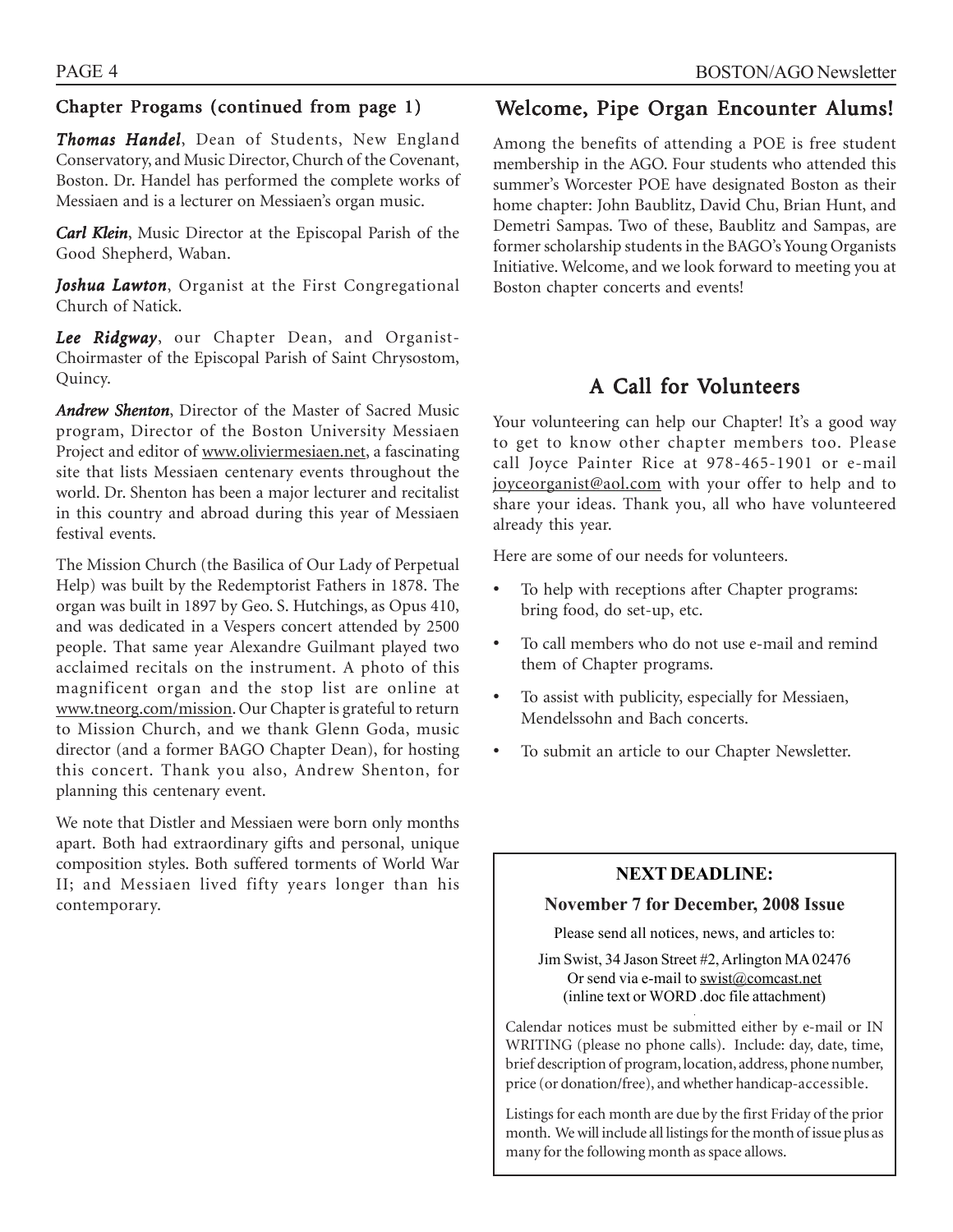## Thank you, "Organ Spectacular" Presenters

Thank you, Chapter members who played or assisted with programs in celebration of "Organ Spectacular" in mid-October. For our Chapter-sponsored events we thank presenters Bálint Karosi, Michael Kleinschmidt, Richard Webster, Leo Abbott, Lois Toeppner and Robert Barney. Our Chapter was well-represented with additional concerts too. For these we thank (and this list may be incomplete): Fredrick Guzasky and Mark Slawson, Frances Conover Fitch, Douglas Major and Nancy S Timmerman. A review of some Organ Spectacular events will appear in our December Newsletter.

-*- J P Rice*

## Boston Singers' Resource

Boston Singer's Resource Select Auditions will be held on Saturday, November 22, from 10:00 am to 4:00 pm at Emmanuel Church, 15 Newbury St, Boston.

All music directors and composers seeking classical singers are welcome to attend. Pre-registration required (\$35 Subscription fee plus \$40 Auditor fee).

Lunch and resume book included.

Register online or print and mail at: www.BostonSingersResource.org/auditor\_info.asp. Further information from 978-352-5058.

## Celebrating Fifty Years of the D. A. Flentrop Organ in Harvard's Adolphus Busch Hall

Fifty years ago an organ by D. A. Flentrop of Zaandam, The Netherlands, installed in Adolphus Busch Hall at Harvard University, was heard for the first time. This organ, more than any other, revolutionized organ music in the United States. Designed in the classic *Werk-prinzip* style, it produced a sound more in keeping with the organs of Bach's time, and it was a catalyst for the "historic" performance movement that led to today's standard of early music played on period instruments. World-renowned organist E. Power Biggs brought the organ to Harvard, and his live broadcasts, recordings, and concerts featuring this instrument were for years the touchstone for informed performances of a wide-ranging repertoire. Those recordings, the sound of the Flentrop organ, and the marvelous acoustics of Adolphus Busch Hall combined to evoke what many today know as "the way an organ should sound." Join us as we celebrate fifty years of the Flentrop with evening performances by the world's leading concert artists and the forty-ninth season of Midday Organ Recitals.

Please see the Calendar for more information.

## Did Anyone Come to Your Concert?

In my travels I always hear lamentations about the difficulty of attracting an audience to organ/choral concerts. Although there may be many reasons for this, sheer competition from other events has to be a major factor. Just look at the concert calendar in this Newsletter and note how many events happen at the same time. And then add to that all the concerts from the many non-AGO-related performing groups in the Boston area, and surely this surfeit of riches has the dark side of spreading the concertgoing audience very thin.

Did you or your organization have a concert where the attendance exceeded your expectations? The Chapter membership would be most interested to learn what kinds of advertising or other strategies you used to attract an audience. Did you give free Red Sox hats to the first 100 people through the door? Did you run a 60 second commercial during *Desperate Housewives*? Write to the Editor or any of the Chapter leadership and tell us what you do to get decent crowds at your concerts. I will publish a summary of all such information that comes in, and the Chapter membership will thank you!

*-- The Editor*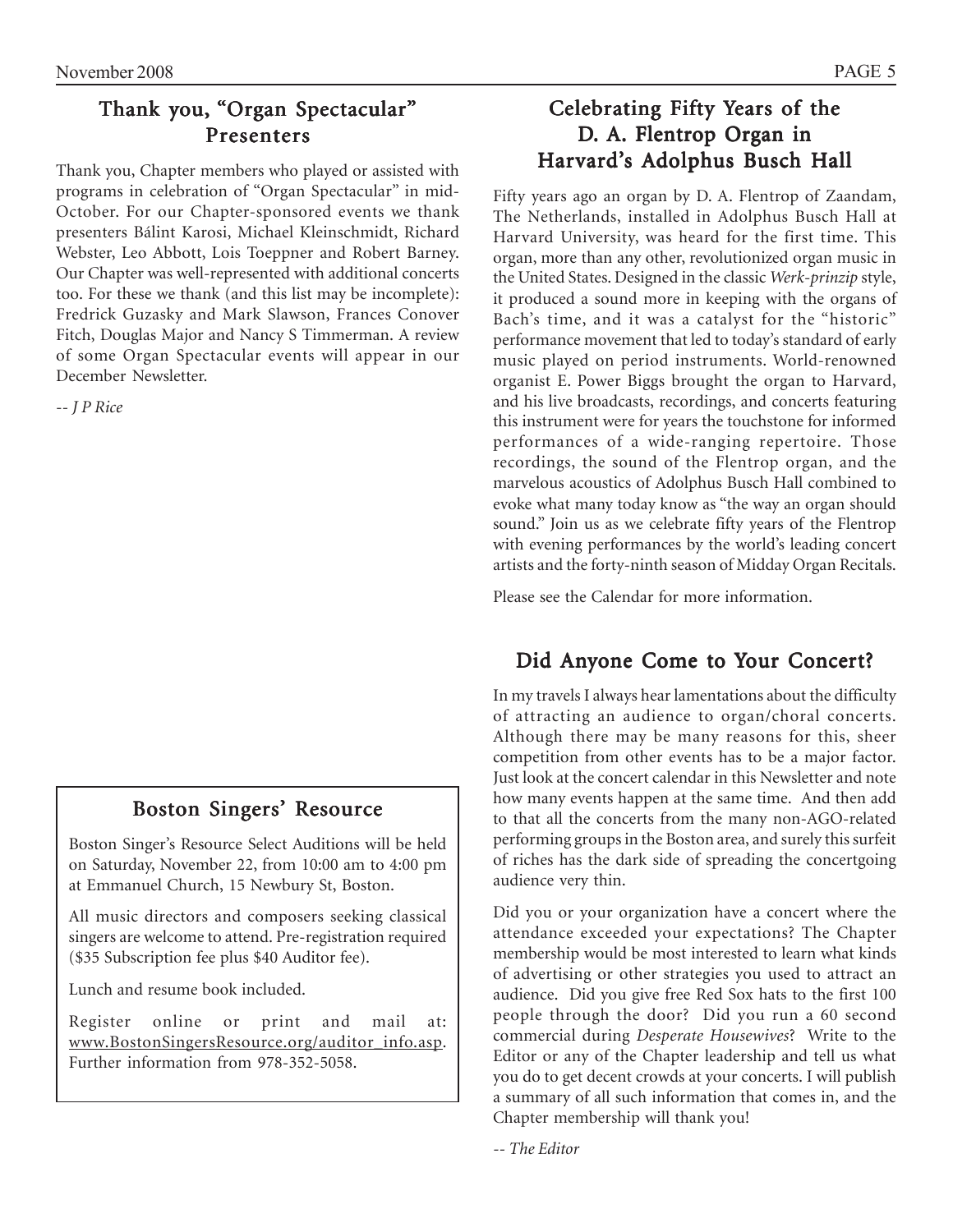## **BOSTON/AGO CONCERT CALENDAR**

#### Friday, October 31 12:00 midnight

Mark Steinbach, organ. Sayles Hall, Brown University. 401-863-2344 Free **b** 

#### Saturday, November 1 7:30 pm

Hereford Cathedral Choir of Men & Boys featuring Duruflé *Requiem.* All Saints Church, 10 Irving St corner of Pleasant, Worcester MA. 508-752-3766 x16 \$10, Sponsors Circle (reserved seating) \$25

#### Sunday, November 2 3:00 pm

Lee Ridgway, organ: Froberger, Pachelbel, Distler, CPE Bach, JS Bach, Pinkham. First Church of Deerfield, 71 Old Main St, Deerfield MA. 413-773-5323 Donation \$10 **b** 

#### 3:00 pm

Leo Abbott, organ: Benefit concert for 1854 E & GG Hook organ. St Thomas Aquinas Church, 97 South St, Jamaica Plain MA. Donation **A** 

#### 4:00 pm

Evensong Choir (Forster, *dir/org*): Choral Evensong: Duruflé, Byrd, Leighton, Stanford, Tavener. Reception follows. Christ Church, Zero Garden St, Cambridge. 617-876-0200 Donation **b** 

#### 5:00 pm

Trinity Parish Choir (Barney, *dir*); Brass & Organ: Prelude Recital & Choral Evensong. Trinity Episcopal Church, 81 Elm St, Concord MA. 978-369-3715 Donation **b** 

#### 7:30 pm

Larry Palmer, organ: Music of Hugo Distler on the 100th anniversary of his birth. Adolphus Busch Hall, Kirkland St, Cambridge. 617-496-2222

#### Monday, November 3 6:30 pm

Choir of the Church of the Advent (Dwyer & Wood, *conds*): All Souls' Requiem:

Anerio *Missa pro Defunctis,* Gregorian Chant interpolations. Church of the Advent, 30 Brimmer St, Boston. 617-523-2377 x41 Donation **b** 

#### 7:30 pm

Larry Palmer, lecturer/organist. Christa Rakich, organist: "Hugo Distler, the Man & his Music: a Perspective in his Centennial Year." Memorial Church (Appleton Chapel) Harvard University, Cambridge. Donation

#### Tuesday, November 4 12:15 pm

Libor Dudas, organ: Bach *Prelude & Fugue in e minor* ("Wedge")*,* Mendelssohn *Sonata IV.* King's Chapel, 58 Tremont St, Boston. 617-227-2155 Donation \$3 因

## Wednesday, November 5

#### 12:15 pm

Ed Broms, organ: Maneri, Broms; improvisations. Cathedral Church of St Paul, 38 Tremont St, Boston. 508-277-6022 \$5 | 4

## Thursday, November 6

#### 12:15 pm

Ed Broms, organ. Adolphus Busch Hall, Kirkland St, Cambridge. 617-496-2222 Free

#### 12:30 pm

Rosalind Mohnsen, organ. Goddard Chapel, Tufts University, Medford MA. 617-627-3427 Free

#### Friday, November 7 12:15 pm

Jared Johnson, organ.

Trinity Church, Copley Sq, Boston. 617-536-0944 x389 Donation **b** 

#### 8:15 pm

Ars et Amici & Concordia Consort: Madrigals, motets, instr. music from Renaissance England & Italy: Gibbons, Byrd, Tallis, Dering, Tye, Palestrina, Marenzio, Gabrielli, Cavalieri, others. Trinity Episcopal Church, 81 Elm St, Concord MA. 978-264-0584 \$15/10

#### Saturday, November 8 9:30 am

Recorders/Early Music MetroWest: Music of Isaac, Josquin, & their contemporaries. Singers' workshop led by Michael Barrett. Trinity Episcopal Church, 81 Elm St, Concord MA. 978-264-0584 Choral program \$18 Visitors \$12; Annual Mem \$100/85

#### 2:00 pm

Until 6:00 pm Open House for Opus 134, Covenant Presbyterian, Nashville. CB Fisk, 21Kondelin Rd, Gloucester MA. 978-283-1708 Free

#### 8:00 pm

Newport Baroque Orchestra; Laura Gulley & Julie McKenzie, violins; Audrey Cienniwa, cello; Paul Cienniwa, harpsichord: Music of the 17th century featuring Biber. 42 Dearborn St, Newport RI. 401-621-6123 \$25/\$10 (ages 6-18)  $-10\%$  srs, sts, mil, WGBH, AAA, EMA  $\boxed{6}$ 

## Sunday, November 9

2:30 pm

Merrimack Valley Philharmonic (Monseur, *cond*); Emily Halpern Lewis, harp: Debussy *Prelude to the Afternoon of a Faun, Danses Sacred & Profane for Harp & Strings;* Ravel *Introduction & Allegro for Harp & Orchestra;* Prokofiev Symphony #6. Rogers Center for the Arts, Merrimack College, 315 Turnpike St, Andover MA. 978-372-8237 \$18/12, <5 yrs \$5 subscriptions \$60/42

#### 3:00 pm

Colin Andrews, organ. St Joseph Memorial Chapel, College of the Holy Cross, Worcester MA. 508-793-2296 Free 因

#### 3:00 pm

Ross Wood, organ. St Anthony's Church, 1359 Acushnet Ave, New Bedford MA.

#### 3:30 pm

Harmonious Blacksmith (Aaron Sheehan, tenor; Justin Godoy & Héloïse Degrugillier, recorders; Catherine Liddell, lute): *The Cult of Melancholy - Music of John Dowland.* St Martin's Church, Orchard Ave at Wayland Sq, Providence RI. 401-621-6123 \$20/18/10

#### 6:00 pm

Bálint Karosi, organ: Franck, Reger, Vierne, Duruflé. Second Church of Newton, 60 Highland St, West Newton MA. 617-244-2690 Donation \$15

#### 7:30 pm

Janette Fishell, organ: Bach. Adolphus Busch Hall, Kirkland St, Cambridge. 617-496-2222

#### Tuesday, November 11 12:15 pm

St Botolph's Town Band (Alper, *dir*): Krieger, Purcell, Pez performed on historical oboes & bassoons. King's Chapel, 58 Tremont St, Boston. 617-227-2155 Donation \$3 因

#### Wednesday, November 12 12:15 pm

Ashley Addington, flute. Cathedral Church of St Paul, 38 Tremont St, Boston. 508-277-6022 \$5 | +

#### Thursday, November 13 12:15 pm

Midday Organ Recital. Adolphus Busch Hall, Kirkland St, Cambridge. 617-496-2222 Free

#### Friday, November 14 12:15 pm

Brian Jones, organ. Trinity Church, Copley Sq, Boston. 617-536-0944 x389 Donation h

#### 8:00 pm

Bálint Karosi, organ: Bach, including recently-discovered BWV 1128. Pre-concert talk at 7:00. First Lutheran Church, 299 Berkeley St, Boston. 671-536-8851 Donation **b**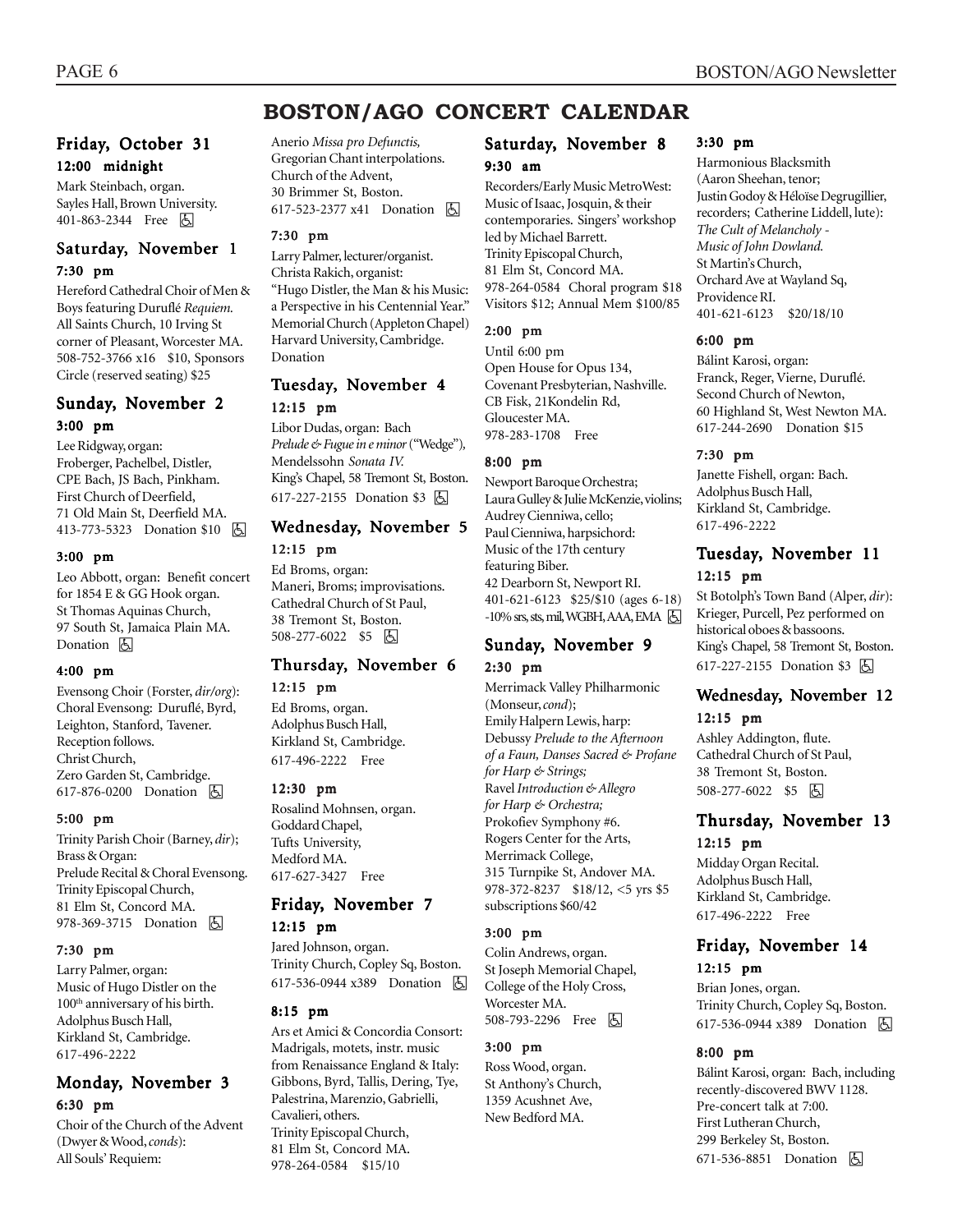#### 8:00 pm

Carol Lewis, viola da gamba: Echoes of the Danube: German, Italian & English Music: Schenk, Virgiliano, Corkine, Bach. Lindsay Chapel, First Church Congregational, Mason & Garden Sts, Cambridge. 617-776-0692 \$22/17

#### Saturday, November 15 7:30 pm

Serata Quartet; Dave McLellan, guitar: Boccherini, Haydn, Beethoven. Memorial Congregational Church, 26 Concord Rd, Sudbury MA. 978-443-3885 \$15/10 <18 Free

#### 7:30 pm

Douglas Major, organ; Rolf Smedvig, trumpet: Bach, Handel, Purcell. Trinity Episcopal Church, 26 White St, Haverhill MA. 978-372-4244 Free 因

#### 7:30 pm

Dave Wickerham, theatre organ; Dick Kroeckel, piano; Mighty Wurlitzer Unit Orchestra: "The Red, White, Blue & Ragtime Spectacular" Knight Auditorium, Babson College, Wellesley MA. www.EMCATOS.com \$16/15, adv \$14, 10+ \$12, <16 Free w/adult

#### 8:00 pm

Coro Stella Maris; Amelia LeClair, *dir*; Daryl Bichel & Kathleen Adams, *org*: Gradualia: Courage & Contemplation under Duress: Byrd. Annisquam Village Church, 820 Washington St, Gloucester MA. 978-283-6416 \$15/10

#### Sunday, November 16 2:30 pm

Red, White, Blue & Ragtime Spectacular. *See Saturday, Nov 15 at 7:30 pm.* Shanklin Music Hall, Groton MA. \$20, 10+ \$18 adv

#### 3:00 pm

Paul Kaatrud, organ: Bach, Mendelssohn, Franck, Hailstork, Darke, Weitz. First Congregational Church, 12 Elm St, Braintree MA. 781-843-3616 Donation h

#### 3:00 pm

Masterworks Chorale (Karidoyanes, *dir*); Meredith Hansen, soprano; Rebecca O'Brien, mezzo-soprano; Martin Kelly, tenor; Marcus DeLoach, baritone; Randal Hodgkinson & Leslie Amper, piano duo; Kevin Gallé, harmonium. Rossini *Petite Messe Solennelle.* Sanders Theatre, Cambridge. 781-235-6210 \$42,30,20.

#### 3:00 pm

Carol Lewis, viola da gamba: Echoes of the Danube: German, Italian & English Music: Schenk, Virgiliano, Corkine, Bach. Somerville Museum, Central St at Westwood Rd, Somerville MA. 617-666-9810 \$17/12

#### 4:00 pm

Harvard University Choir (EE Jones, *dir*); Frank Kelley, tenor: Britten *St Nicolas.* Memorial Church, Harvard University, Cambridge. www.memorialchurch.harvard.edu \$10/5

#### 4:00 pm

Margaret Angelini, Jennifer Lester, Leo Abbott, organ: Celebration of 30 years of Hutchings-Votey organ. Bach, Buxtehude, Mozart, Widor, Gade. St Mary's Church, Rt. 16, Holliston MA. 508-435-6167 Donation **b** 

#### 7:30 pm

James David Christie & Friends: Music for organ & strings. Adolphus Busch Hall, 27 Kirkland St, Cambridge. 617-496-2222

#### Tuesday, November 18 12:15 pm

Weston Wind Quintet: Haydn, Mozart, Persichetti, Ibert. King's Chapel, 58 Tremont St, Boston. 617-227-2155 Donation \$3 因

#### Wednesday, November 19 12:15 pm

Margaret Brinkerhoff, flute. Cathedral Church of St Paul, 38 Tremont St, Boston. 508-277-6022 \$5 | +

#### Thursday, November 20 12:15 pm

Midday Organ Recital. Adolphus Busch Hall, 27 Kirkland St, Cambridge. 617-496-2222 Free

#### Friday, November 21 12:15 pm

Richard Webster, organ. Trinity Church, Copley Sq, Boston. 617-536-0944 x389 Donation h

#### 7:00 pm

St Cecilia Music (R Clark, *dir;* T Smith, *org*); Stephanie Piraino, soprano; Kristina Martin, mezzo-soprano; Cicilia Yudha, piano: Howell, Vittoria, Mozart, Clark, Poulenc, Dorsey, Bruckner; African-American Spiritual. St Cecilia Church, 18 Belvidere St, Boston. 671-536-4548 Donation  $\Box$ 

#### 7:30 pm

Renaissonics & Friends (Tyson, *dir*); Ken Pierce, dancer/historian: Teaching dances from the 15th, 16th & 17th centuries. Refreshments. No partner required. Jewett Hall, First Church Cong, 11 Garden St, Cambridge. 617-661-3353 \$8

#### Saturday, November 22 8:00 pm

Mark Steinbach, organ: Messiaen, Dupré: Sayles Hall, Brown University, 401-863-3234 Free **b** 

#### Sunday, November 23 3:00 pm

Jacob Street, James David Christie, organ: Hommage à Olivier Messiaen (1908-1992). St Joseph Memorial Chapel, College of the Holy Cross, Worcester MA. 508-793-2296 Free **b** 

#### 4:00 pm

Tom Handel, Carl Klein, Joshua Lawton, Lee Ridgway, Andrew Shenton, organ: "Olivier Messiaen Centennial Year Recital" Mission Church, 1545 Tremont St, Boston. Free

#### 4:00 pm

Rosalind Mohnsen, organ: Guilmant, Saint-Saëns, J Weaver, Gardonyi. Trinity Episcopal Church, 26 White St, Haverhill MA. 978-372-4244 Free 因

### Tuesday, November 25

#### 12:15 pm

Ed Broms, organ: Maneri, Broms; improvisations. King's Chapel, 58 Tremont St, Boston. 617-227-2155 Donation \$3 因

## Wednesday, November 26

#### 12:15 pm

Richard Hill, organ: Thanksgiving Voluntaries. Unity Church, 13 Main St, North Easton MA.

#### Friday, November 28 12:15 pm

Andrew Sheranian, organ. Trinity Church, Copley Sq, Boston. 617-536-0944 x389 Donation 因

#### Sunday, November 30 3:00 pm

Handbells of Unity Church & St Mark Church: Ringing the Holiday Season. St Mark Congregational Church, Humboldt Ave & Townsend St, Roxbury MA.

#### 3:00 pm

St Paul Parish Adult Choir (Perazza, *dir*): Service of Lessons & Carols for Advent. St Paul Church, Bow & Arrow Sts, Cambridge. 617-491-8400 Donation **b** 

#### 5:00 pm

Joe Dan Harper, tenor; Aaron Engebreth, baritone (Florestan Recital Project); Heinrich Christensen, organ: Songs for Voice and Organ by Daniel Pinkham. King's Chapel, 58 Tremont St, Boston. 617-227-2155 Donation \$12/8 h

#### Wednesday, December 3 12:15 pm

Kyle Spraker, trumpet. Cathedral Church of St Paul, 38 Tremont St, Boston. 508-277-6022 \$5 6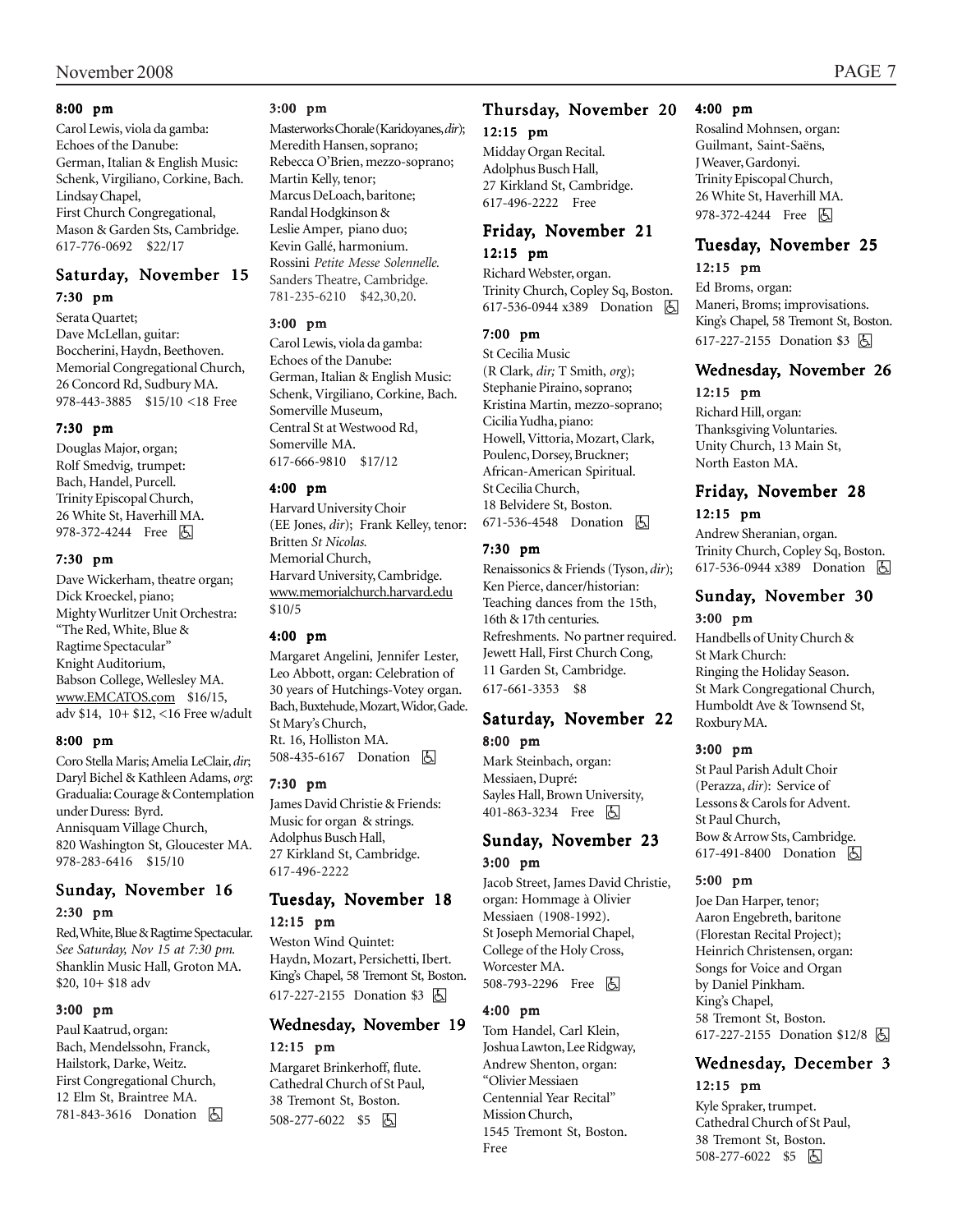#### 8:00 pm

(Short concert following Advent worship service at 7:00 pm) Andrus Madsen, organ. First Lutheran Church, 299 Berkeley St, Boston. 617-536-8851 Free 因

#### Friday, December 5 12:15

Ed Broms, organ: Maneri, Broms; improvisations. Trinity Church, Copley Sq, Boston. 617-536-0944 x389 Donation 因

## Saturday, December 6

#### 9:30 am

An Advent Noisy Day with Ana Hernandez: 9:30-noon "Especially for Children" (adults welcome) \$5. 1-4 pm "Especially for Adults" \$10. St John's Church, 48 Middle St, Gloucester MA. 978-283-1708 因

#### 7:00 pm

Organs, Choirs, Vocalists, Instrumentalists: Holiday Concert. Unity Church, 13 Main St, North Easton MA. 508-238-6081 Free

#### Sunday, December 7 2:00 pm

Unity Church Handbells: Ringing in the Season. Borderland State Park Mansion Library, Massapoag Ave, North Easton MA.

#### 2:30 pm

Merrimack Valley Philharmonic (Monseur, *cond*); Andover Choral Society (Combs, *dir*): Family Holiday Concert. Pre-concert silent auction in foyer. Rogers Center for the Arts, Merrimack College, 315 Turnpike St, Andover MA. 978-372-8237 \$18/12, <5 yrs \$5 subscriptions \$60/42

#### 4:00 pm

Evensong Choir (Forster, *dir/org*): Choral Evensong: Dandrieu, Lehman, Gibbons, Purcell, Reger. Reception follows. Christ Church, Zero Garden St, Cambridge. 617-876-0200 Donation **b** 

#### 5:00 pm

Trinity Parish Choir (Barney, *dir*); Brass & Organ: Prelude Recital & Choral Evensong. Trinity Episcopal Church, 81 Elm St, Concord MA. 978-369-3715 Donation A

## Wednesday, December 10

#### 12:15 pm

Shira Legmann, piano. Cathedral Church of St Paul, 38 Tremont St, Boston. 508-277-6022 \$5 | 5

#### 8:00 pm

(Short concert following Advent worship service at 7:00 pm) Daniel Sanez, organ. First Lutheran Church, 299 Berkeley St, Boston. 617-536-8851 Free 因

#### Friday, December 12 12:15

Mark Dwyer, organ: Trinity Church, Copley Sq, Boston. 617-536-0944 x389 Donation **b** 

#### Saturday, December 13 9:30 am

Recorders/Early Music MetroWest: Festive Holiday Music. Coached consorts at 3 levels, Grande Bande for all. Trinity Episcopal Church, 81 Elm St, Concord MA. 978-264-0584 Consort Visitors \$12

#### Sunday, December 14 3:00 pm

Boston Boy Choir (Lester, *dir*): Annual Christmas Concert. St Paul Church, Bow & Arrow Sts, Cambridge.

617-868-8658 for tickets **b** 

#### 3:00 pm

35th Annual Messiah Sing with soloists & full orchestra. Memorial Congregational Church, 26 Concord Rd, Sudbury MA. 978-443-3885 Donation

#### 5:00 pm

Joyce Painter Rice (*org*/*dir*): Choral Evensong. Trinity Episcopal Church, 26 White St, Haverhill MA. 978-372-4244 Free 因

#### 5:00 pm

Christ Church Choirs (Forster, *dir/org*): Festival of Nine Lessons & Carols: Daquin, Daley, Ord, Lauridsen, Handel, Carter, Britten, Gardner, Hunt, Pilkington, Warlock, Vierne. Reception follows. Christ Church, Zero Garden St, Cambridge. 617-876-0200 Donation **b** 

#### Wednesday, December 17 12:15 pm

Annual *Messiah* Sing-a-long. Cathedral Church of St Paul, 38 Tremont St, Boston. 508-277-6022 \$5 | +

#### 12:15 pm

Richard Hill, Organ: A Musical Christmas Gift. Unity Church, 13 Main St, North Easton MA. 508-238-6081 Free

#### 8:00 pm

(Short concert following Advent worship service at 7:00 pm) Bálint Karosi, organ: Bach *Canonic Variations on Vom Himmel hoch,* BWV 769. First Lutheran Church, 299 Berkeley St, Boston. 617-536-8851 Free **b** 

#### Thursday, December 18 8:00 pm

Annual Easton Chamber Orchestra *Messiah* Sing. Immaculate Conception Church, Main St, North Easton MA. Free

#### Friday, December 19 12:15

Gregory Abrahams, organ: Trinity Church, Copley Sq, Boston. 617-536-0944 x389 Donation **b** 

#### 7:30 pm

*Messiah* Sing (Part I & Hallelujah Chorus) with orchestra & soloists. First Parish Congregational Church, 1 Church St, Wakefield MA. 781-245-1539 Donation **b** 

## 7:30 pm

Renaissonics & Friends. *See Friday, November 21 at 7:30 pm.*

#### 8:00 pm

Boston Boy Choir (Lester, *dir*): Annual Christmas Concert. St Paul Church, Bow & Arrow Sts, Cambridge. 617-868-8658 for tickets h

#### Sunday, December 21

#### 3:00 pm

Boston Boy Choir (Lester, *dir*): Annual Christmas Concert. St Paul Church, Bow & Arrow Sts, Cambridge. 617-868-8658 for tickets  $\Box$ 

#### 3:30 pm

Blue Heron (Metcalfe, *dir*): Christmas motets by Desprez & contemporaries; Perotin. Grace Church, 175 Mathewson St, Providence RI. 401-621-6123 \$20/18/10

#### Tuesday, December 23 7:30 pm

Ray Cornils, organ; Parish Ringers handbell choir; Musica de Filia girls chorus; Kotzschmar Festival Brass: Christmas with Cornils. Merrill Auditorium at City Hall, 389 Congress St, Portland ME. 207-842-0800 6

#### Wednesday, December 24 12:15 pm

Tomina Paranova, harp. Cathedral Church of St Paul, 38 Tremont St, Boston. 508-277-6022 \$5 6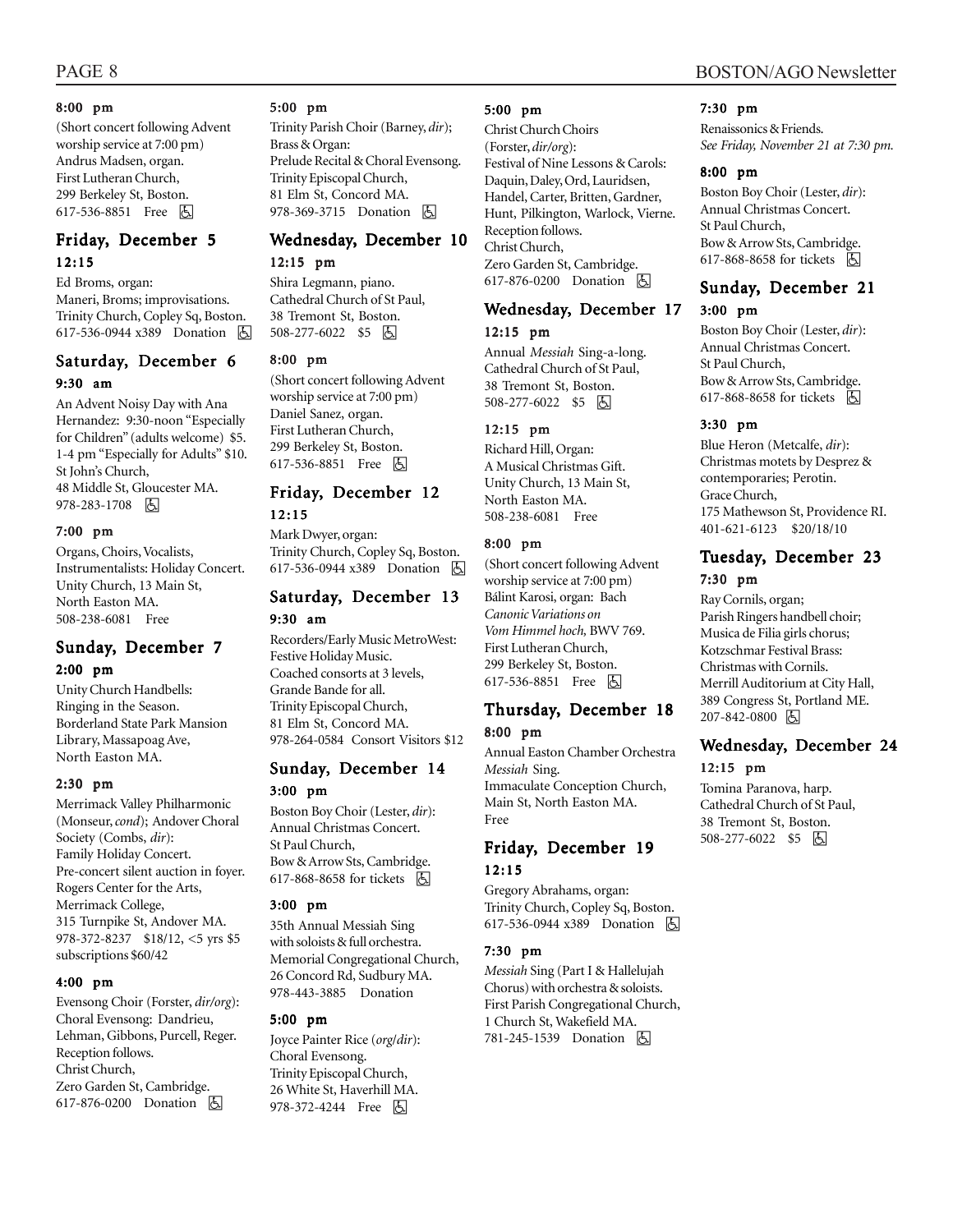## **AGO Boston Chapter Substitute List**<br>UPDATED October 2008

| Name                       |                                  |                                       |                             |               |                |                 |
|----------------------------|----------------------------------|---------------------------------------|-----------------------------|---------------|----------------|-----------------|
|                            | Phone                            | E-mail                                | From/                       | Denoms.       | Available      | Available       |
|                            |                                  |                                       | Driving radius              | Comfortable   | Sundays?       | as Interim?     |
|                            |                                  |                                       |                             | with          |                |                 |
| ALCOMBRIGHT, Matthew       | 413.652.1348                     | matt.alcombright@gmail.com            | Boston+30 mi.               | RC            | P.M. only      | Yes             |
| ARMSTRONG, Susan           | 603.428.3074                     | etitcomb@conknet.com                  | NH                          | <b>ALL</b>    | Yes            |                 |
|                            |                                  |                                       |                             |               |                |                 |
| <b>BERMANI</b> . Eric      | 508.876.9911                     | StCatherinemusic@aol.com              | New England                 | <b>ALL</b>    | P.M. only      |                 |
| BROMS, Edward A.           | 617.548.3974                     | ebroms@diomass.org                    | New England                 | <b>ALL</b>    | No             | No              |
| BROWN, Anthony             | 617.921.2103                     | anthonysbrown@gmail.com               | Boston metro area           | RC            | Yes            | Yes             |
| <b>BURMEISTER, Frances</b> | 978.372.0606                     | fburmeister@hotmail.com               | Boston & north (NH)         | <b>ALL</b>    | No             | Yes             |
|                            |                                  |                                       |                             |               |                |                 |
| CARSON, Laurence           | (h)617.451.0822                  | laurence.carson2@verizon.net          | Boston                      | ALL           | N <sub>o</sub> |                 |
|                            | (w)781.235.0034                  |                                       |                             |               |                |                 |
| CARUSO, Jessica            | 508.881.6032                     | jess caruso@yahoo.com                 | Boston & western suburbs    | ALL but RC    | Yes            | No              |
|                            |                                  |                                       |                             |               |                |                 |
| CATANESYE, William         | 781.858.5087                     | wcatanesye@aol.com                    | Boston+35 mi.               | RC, E         | After 10 A.M.  |                 |
| CHADWICK, Judith           | 617.713.0193                     |                                       | <b>Brookline</b>            | P.E           | Yes            | Yes (org. only) |
| COOMAN, Carson             | 617.285.2577                     | carson@carsoncooman.com               | Cambridge/Boston            | <b>ALL</b>    | Yes            | Yes             |
| COVELL, Wendy              | 617.731.3726                     | wendycove@verizon.net                 | <b>MBTA</b> from Boston     | ALL           | No             | No              |
|                            |                                  |                                       |                             |               |                |                 |
| D'ANGELO, Rich             | $(w)$ 617.266.2471               | wolf@channelwolves.com                | Boston Metro area           | RC (open to   | Yes            |                 |
|                            | $(m)$ 617.513.8837               |                                       |                             | others)       |                |                 |
| DeCUSATI, Claire           | $(h)781 - 582 - 8722$            | decusati@verizon.net                  | Greater Boston and points   | ALL           | Yes            | Yes             |
|                            | $(m)781-291-9188$                |                                       | south & west                |               |                |                 |
|                            |                                  |                                       | <b>Greater Boston</b>       |               | Yes            |                 |
| DUERR, Cheryl              | 781.860.8893                     | clduerr@verizon.net                   |                             | <b>ALL</b>    |                | Yes             |
| DUGAS, Neil                | 617.661.2061                     | n-dugas@comcast.net                   | Boston+40 mi.               | <b>ALL</b>    | Yes            | No              |
| FANTASIA, Philip           | 508.359.4634                     | pmfantasia@mindspring.com             | Medfield                    | <b>ALL</b>    | Yes            |                 |
| FLUMMERFELT, Jane          | (h) 781.734.0327                 | j.flummerfelt@comcast.net             | Unrestricted driving radius | <b>ALL</b>    | Yes            | Yes             |
|                            |                                  |                                       |                             |               |                |                 |
|                            | $(m)$ 617.875.9310               |                                       |                             |               |                |                 |
| FLYYN, Greg                | 617.730.9377                     | leeflynn38@yahoo.com                  | Boston                      | ALL           | Yes            | Yes             |
| FUNG, Teresa               | 781.575.0408                     | fung@simmons.edu                      | Canton                      | <b>ALL</b>    | Yes            | Yes             |
| GABLER, Rose Mary          | 781.862.6322                     | rmgabler@aol.com                      | Lexington                   | RC            | Yes            |                 |
|                            |                                  |                                       |                             |               |                |                 |
| GALIE, Kevin               | 617.427.2342                     | KevinJNGalie@gmail.com                | Eastern MA                  | <b>ALL</b>    | Yes            | Yes             |
| GLACY, Kurt                | 781.426.1194                     | OrgelBear@aol.com                     |                             | P, RC         | Yes            |                 |
| GODA, Glenn                | (h)617.442.7079                  | glenngoda1545@aol.com                 | Roxbury                     | <b>ALL</b>    | No             |                 |
|                            |                                  |                                       |                             |               |                |                 |
|                            | $(w)$ 617.445.2600               |                                       |                             |               |                |                 |
| GRAY, Elizabeth (Buffy)    | 617.696.9575                     | buffygray@msn.com                     | Milton                      | E             | Yes            |                 |
| GRUNDEEN, Paulette         | (h)978.623.7031                  | grundeen@mathbox.com                  | Andover                     | ALL           | Yes            | Yes             |
|                            | (m)978.790.1878                  |                                       |                             |               |                |                 |
|                            |                                  |                                       |                             |               |                |                 |
| GUSTAFSON, Karin J.        | 508.879.7262                     | karinj.gustafson@worldnet.att.net     | W&S of Boston               | P, E, L       | Yes            |                 |
| GUZASKY, G. Fredrick       | 781.420.6880                     | fredboston@msn.com                    | Boston $+50$ mi.            | ALL           | Yes            | Yes             |
| HENRY, Colleen             | (h)781.305.3565                  | cbhkeys@yahoo.com                     | Boston $+25$ mi.            | <b>ALL</b>    | Yes            |                 |
|                            |                                  |                                       |                             |               |                |                 |
|                            | $(m)$ 339.368.0442               |                                       |                             |               |                |                 |
| HOWARD, Suzannah           | 617.792.4247                     |                                       | <b>Boston</b>               |               | Yes            |                 |
| HUMPHREVILLE, Robert       | 617.864.0800                     | r.hump@verizon.net                    | Cambridge                   | <b>ALL</b>    | Yes            |                 |
| JAMES, Stephen             | 508.620.1626                     | sdjames77@alumni.amherst.edu          | Framingham                  | <b>ALL</b>    | July 1-Sept. 7 |                 |
|                            |                                  |                                       |                             |               |                |                 |
| JOHNSON, Robert            | 508.226.8991                     | bobjohnson22@comcast.net              | Attleboro                   | <b>ALL</b>    | Yes            |                 |
| KELTON, R. Harrison        | 617.964.3413                     | rhkelton@rcn.com                      | Boston                      | <b>ALL</b>    | Yes            |                 |
| KWOK, Esther               | 781.986.0263                     | ewkwok@aol.com                        |                             | <b>ALL</b>    | No             |                 |
|                            |                                  |                                       |                             |               |                |                 |
| LAMOUREUX, Daniel          | 617.232.1345                     | dlamour@comcast.net                   | Brookline + 50 mi.          | <b>ALL</b>    | No             | No              |
| LAWTON, Carole             | 781.641.3012                     | czlawton@yahoo.com                    | Boston 20 mi. rad           | P, RC         | Yes            | Yes             |
| LINKE, Reena               | 281.770.8361                     | Reena.M.L@gmail.com                   | w/in 45 minutes of Boston   | <b>ALL</b>    | No             | Yes             |
|                            |                                  |                                       |                             |               |                |                 |
| LOUD, Miranda              | 617.926.2355                     | mirandaloud@yahoo.com                 | Watertown                   |               |                |                 |
| LOVELL, Russ               | 978.433.2621                     | russ1948@juno.com                     | Pepperell                   | <b>ALL</b>    | Yes            |                 |
|                            | (m)978.877.3924                  |                                       |                             |               |                |                 |
| LUEFT, Lorraine            |                                  |                                       |                             | <b>ALL</b>    | Yes            |                 |
|                            |                                  |                                       |                             |               |                |                 |
|                            | 617.489.1178                     | LorraineL2@peoplepc.com               | Boston $+45$ mi.            |               |                | Yes             |
| LYNCH, Colin               | 603.219.0264                     | clynch@sps.edu                        | Boston $+60$ mi.            | E, RC         | Yes            | Yes             |
| MARGETSON, Eunice          |                                  |                                       |                             |               |                |                 |
|                            | 781.483.6142                     |                                       | Medford                     |               | Yes            |                 |
| NOBLE, Robert              | 781.648.5618                     | robert.noble@evergreeninvestments.com | Arlington                   | <b>ALL</b>    | Yes            |                 |
| OLBASH, Michael J.         | 617.275.8129                     | olbash@post.harvard.edu               | Boston/RI                   | <b>ALL</b>    | After 11 A.M.  |                 |
| OWEN, Barbara              | 978.465.2068                     | owenbar@juno.com                      | Greater Boston and points   | <b>ALL</b>    | Yes            | Yes             |
|                            |                                  |                                       |                             |               |                |                 |
|                            |                                  |                                       | north preferred             |               |                |                 |
| PAGETT, John               | 603.578.0262                     | johnpagett@verizon.net                | Northern Mass./Southern NH  | <b>ALL</b>    | Yes            | Yes             |
| PATCHEL, Steven            | 617.697.5123                     | SteveP7@aol.com                       | Boston                      | <b>ALI</b>    | No             |                 |
| REGESTEIN, Lois            | 617.739.1340                     | lois.r@att.net                        | Mission Hill                | ALL           | No             |                 |
|                            |                                  |                                       |                             |               |                |                 |
| REMEK, Philip              | (h)617.934.5469                  | p remek@yahoo.com                     | New England                 | <b>ALL</b>    | Yes            | Yes             |
|                            | $(c)$ 305.342.4929               |                                       |                             |               |                |                 |
| RUPERT, Mary Jane          | 617.864.2271                     | mjrupert@comcast.net                  | Cambridge                   | <b>ALL</b>    | Yes            |                 |
| SANTINI, Brandon           | 781.331.0930                     |                                       | Weymouth                    | ALL (pref RC) | Yes            |                 |
|                            |                                  | saterleet@yahoo.com                   |                             |               |                |                 |
| SATERLEE, Thomas           | 617.787.7874                     |                                       | Boston + 50 mi.             | ALL           | Yes            | Yes             |
| SCOLASTICO, Joseph         | (h)781.331.8638                  | jscola30@aol.com                      | Greater Boston/South Shore  | RC            | Yes            | Yes             |
|                            | (m)617.538.9679                  |                                       |                             |               |                |                 |
| SHAUD, Dan                 | $(h)$ 617.924.1067               | danshaud@gmail.com                    | Watertown                   |               | Yes            |                 |
|                            |                                  |                                       |                             |               |                |                 |
|                            | (c)857.636.8844                  |                                       |                             |               |                |                 |
| SHENTON, Andrew            | 617.327.4604                     | shenton@bu.edu                        | <b>Boston</b>               | <b>ALL</b>    | No             |                 |
| SMITH, Jeffrey H.          | (h) 781.224.1767                 | jeffreyhsmith@hotmail.com             | Wakefield                   | ALL           | Yes            |                 |
|                            | $(w)$ 617.735.9953               |                                       |                             |               |                |                 |
|                            |                                  |                                       |                             |               |                |                 |
| SMITH, Michael Wayne       | $(m)$ 203.645.9227               | mwsmith@groton.org                    | Groton                      | ALL           | Yes            |                 |
|                            | (w)978.448.7365                  |                                       |                             |               |                |                 |
| SWIST, James               | 781-799-0286                     |                                       | Arlington                   | P, RC         | Yes            | Yes             |
|                            |                                  | Swist@comcast.net                     |                             |               |                |                 |
| TEMPLE, Candace            | 781.275.0506                     | candacewt@aol.com                     | Bedford                     | E, P          | Yes            |                 |
| THOMAS, Mark               | $(m)$ 513.253.8677               | mark.thomas.1@bc.edu                  | <b>MBTA</b>                 | RC            | Yes            | Yes             |
| TOEPPNER, Lois Z.          | $(h)$ 508.366.0509               |                                       | Sudbury/                    | ALL           | No             |                 |
|                            |                                  | toeppner4@charter.net                 |                             |               |                |                 |
|                            | (m)978.376.4036                  |                                       | Westborough                 |               |                |                 |
| TURBESSI, Joe              | 231.343.5943                     | joseph.turbessi@gmail.com             | <b>MBTA</b> from Boston     | ALL           | Yes            | Yes             |
| VARGHESE, Laya M.          | 908.420.1531                     | LayaMVarghese@gmail.com               | <b>MBTA</b> from Boston     | <b>ALL</b>    | Yes            | Yes             |
|                            |                                  |                                       |                             |               |                |                 |
| WARNER, Sally Slade        | (h)978.475.2599                  | sswarner@andover.edu                  |                             | ALL           | Yes            |                 |
|                            | (w)978.749.4264                  |                                       |                             |               |                |                 |
| WITTE, Douglas             | (fx)978.749.4265<br>617.242.0589 | dnwitte@hotmail.com                   | <b>MBTA</b>                 | E, P          | No             | No              |

Further assistance, if needed, is available from the Boston chapter's substitute list coordinator, Joshua T. Lawton  $(545 \text{ Mt}$ , Auburn Street #2, Watertown, MA  $02472, 617, 926, 1042$ , JTL awton at mac.com)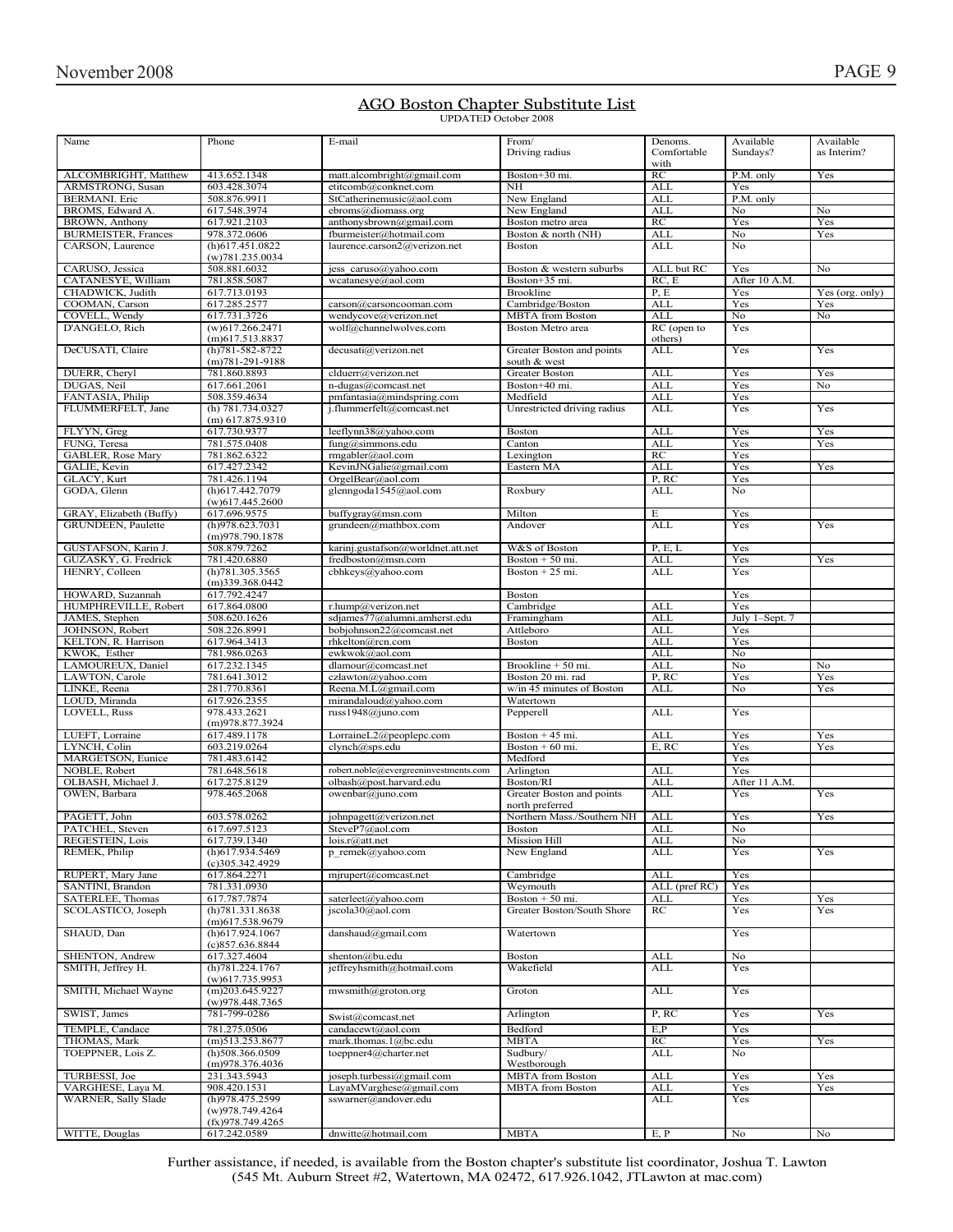#### **PLACEMENT NOVEMBER, 2008**

The date in brackets following a church's name shows when the church first requested a listing. Salary is income paid by the church. Services such as funerals (fn) and weddings (wd) with additional fees are estimated as shown.

#### **ORGANIST/CHOIR DIRECTOR**

| Denomination   | Hours   | Location          | Name of Church                         | Organ             | Salary      | Est. Add'l Comp                  |
|----------------|---------|-------------------|----------------------------------------|-------------------|-------------|----------------------------------|
| Episcopal      | 10      | Newton, MA        | Trinity Parish [06/08]                 | Hook & Hastings   | 16,900      | $2-4$ fn/0-2                     |
|                |         |                   |                                        |                   |             | wd                               |
| Episcopal      | 20      | Weston, MA        | St Peter's Episcopal Church [08/08]    | Aeolian-Skinner   | 30,000-     | $5$ fn/ $5$ wd                   |
|                |         |                   |                                        |                   | 35.000      |                                  |
| Episcopal      | 16      | Cambridge, MA     | St Peter's Episcopal Church [06/08]    | Kimball           | 18,500      | $4 \text{ fn}/2 \text{ wd}$      |
| Episcopal      | 4       | Roxbury Crossing, | St. Cyprian's Episcopal Church [10/08] | Rodgers           | \$14,000    | $8 \text{ fn}/2 \text{ wd}$      |
|                |         | МA                |                                        |                   |             |                                  |
| Roman Catholic | 40      | Dedham, MA        | St Mary of the Assumption [06/08]      | Hook/Hastings     | \$35,000    | $137 \text{ ft} / 31 \text{ wd}$ |
| UU             | 10      | Mendon &          | Unitarian Congregation of Mendon and   | $(1)$ Lawes       | \$7,000-    | $4 \text{ ft/wd}$                |
|                |         | Uxbridge, MA      | Uxbridge $[05/08]$                     | (2) Hook/Hastings | 10,000      |                                  |
| UCC/American   | 15      | Northborough,     | Trinity Church of Northborough [07/08] | Skinner           | 14,000-     | $2 \text{ fn}/2 \text{ wd}$      |
| <b>Baptist</b> |         | МA                |                                        |                   | 17,000      |                                  |
| <b>UCC</b>     | $10-15$ | Sudbury, MA       | Memorial Congregational Church [10/08] | Rodgers/Ruffatti  | $$17,500-$  | $4$ fn/ 1 wd                     |
|                |         |                   |                                        |                   | 21,000      |                                  |
|                |         |                   |                                        |                   | (Sept-June) |                                  |

#### **ORGANIST ONLY**

| RC                | vari-<br>able | Cambridge, MA  | St Paul's Parish, Cambridge, MA [10/08]                        | Casavant,<br>Woodberry &<br>Harris | \$150/svc<br>\$75<br>rehearsal     | N/A                         |
|-------------------|---------------|----------------|----------------------------------------------------------------|------------------------------------|------------------------------------|-----------------------------|
| UU                | 8             | Lynn, MA       | Unitarian Universalist Church of Greater<br>Lynn, MA $[06/08]$ | Aeolian-Skinner                    | $7.000 -$<br>9,000(3)<br>$w$ ks/mo | $2 \text{ fn}/3 \text{ wd}$ |
| Episcopal         | 8             | Brookline, MA  | Church of our Saviour [07/08]                                  | Allen                              | 7,800-<br>8.400                    | $4 \text{ ft}/4 \text{ wd}$ |
| Christian Science | 4             | Marshfield, MA | First Church of Christ Scientist [10/08]                       | Olson                              | \$125/wk                           | N/A                         |

#### **DIRECTOR ONLY**

| <b>UCC</b> | 30 | Lexington. | $\epsilon$ Christ<br>$\mathbf{r}$<br>-<br>. Church of <b><i>'</i></b><br>Hancock United | $-1$<br>Aeolian-Skinner | 45.000-50.000<br>45 | N/A |
|------------|----|------------|-----------------------------------------------------------------------------------------|-------------------------|---------------------|-----|
|            |    | МA         | [07/08]                                                                                 |                         |                     |     |

Please also see postings at www.bostonago.com for contact information regarding these openings. Some churches here may no longer be receiving names but have not notified placement.

The following positions have been filled: Trinity Episcopal Church, Marshfield, MA; Wesley UMC, Worcester, MA; North Falmouth Congregational Church, North Falmouth, MA.

**LISTING YOUR CHURCH ON THIS PAGE** Contact Janet Hunt, Placement Coordinator, at janet.hunt@sjs.edu.

#### **Broadcast Schedule - Sundays 7:00am –7:25am WCRB (99.5 fm) and streaming on internet www.wcrb.com** CELEBRATING 50th YEAR OF BROADCASTING ON WCRB

Martin Steinmetz, Executive Producer and Technical Director Rob Stuart-Vail Announcer

| Date             | Performer           | Location                | Music                                                |
|------------------|---------------------|-------------------------|------------------------------------------------------|
| Nov <sub>2</sub> | Lynne Davis         | Holy Cross Chapel       | Prelude in G, Bruhns; Chorale-Prelude, Bohm;         |
|                  |                     |                         | Sonata No. 3, Mendelssohn                            |
| Nov $9$          | Charles Callahan    | Marsh Chapel, BU        | Sonata, Loeillet; Trio Sonata, Bach; Aria, Callahan; |
|                  | w. flute $&$ violin |                         | Benedictus, Reger                                    |
| Nov $16$         | Laya Varghese and   | Sears Chapel,           | Chorale-Preludes, Bach & Brahms; Fugue, Bach;        |
|                  | Jacob Streeet       | Christ Church Unity     | Praeludium in G, Tunder; Variations, Mendelssohn     |
| Nov $23$         | Charles Callahan    | Marsh Chapel, BU        | Hedding Suite, Titcomb; Melody, Davies; Sketch,      |
|                  | w. flute $&$ violin |                         | Frost; Romanze, Reger; Rejoicing, Callahan           |
| Nov $30$         | Stephen Hamilton    | St. Joseph Chapel, Holy | Early Italian music; Partita on "O Gott du Frommer   |
|                  |                     | Cross                   | Gott", Bach                                          |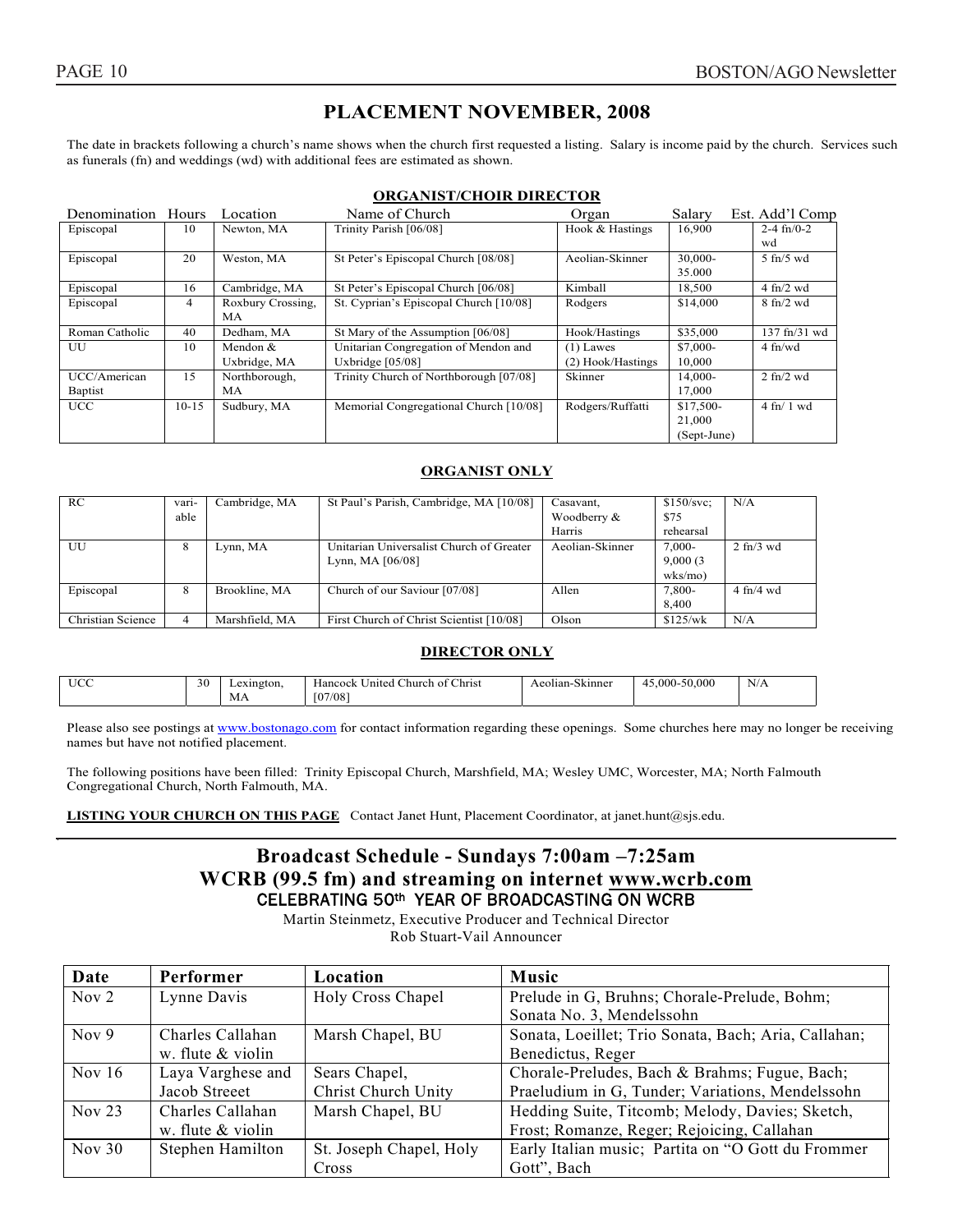#### **Masterworks Chorale Concert Series 2008-2009 Season**

Big, rich, bold and exciting!

*Sunday, November 16, 2008 3 PM*

#### **ROSSINI Petite Messe Solennelle**

Neither petite nor solemn, this music is big, boisterous and full of life. Much like what you would expect from the same composer who penned *William Tell* and the *Barber of Seville*. It's Mass at Rossini's operatic best.

#### **Featuring:**

Meredith Hansen, soprano Rebecca O'Brien, mezzo soprano Martin Kelly, tenor Marcus DeLoach, baritone Steven Karidoyanes, conductor Randal Hodgkinson and Leslie Amper – Piano Duo Kevin Gallé - Harmonium

Tickets: \$42, \$30, \$20 Sanders Theatre, Cambridge Free parking at the Felton St. Garage

www.MasterworksChorale.org 781-235-6210



## **Bálint Karosi**

Minister of Music. The First Lutheran Church of Boston

2008 First Prizewinner. XVI<sup>th</sup> International Bach Competition (Leipzig, Germany)

A free, all-Bach concert celebrating the competition victory, including performances of the competitionwinning pieces and the recently discovered choral fantasy "Wo Gott der Herr nich bei uns hält" (BWV 1128).

## Friday, November 14, 2008

**8:00 PM** (Pre-concert talk at 7:00 PM)

Free admission. Donations will be accepted at the door for ongoing organ restoration projects of the Mencshely-Nagyvazsonyi Evangelical Lutheran Church in Hungary.

The First Lutheran Church of Boston 299 Berkeley Street • 617 536 8851 • www.flc-boston.org

Listen for the broadcast premiere of Bálint's Consonances (Concerto for Organ and Orchestra, 2007) on American Public Media's Pipedreams the week of November 11!

## Yearbook Errata

Catherine Sipolt – phone 857-222-3113 (not 3133)

## Advertising 2008-2009

At the moment, 2008-2009 Newsletter back half page ad space is available at \$85 per issue for January through April, and June (Summer). Reserve now if you want this space – it always sells out and I regularly turn down many requests. Back page ads are limited to two per season for any one organization. Note that inside ads (1/4 page at \$25) are accepted anytime before deadline without reservation.

Note that we do run, at no charge for members, small (couple of lines) ads to buy, sell, or donate useful items.

*-- The Editor*

## AUDITIONS for Youth pro Musica

Greater Boston Youth Chorus, Boys & girls grades 3-12

Tuesdays 5:15 - 5:45 P.M. by appointment (alternative times available) at First Unitarian Society in Newton, 1326 Washington St., West Newton

Contact Peter Krasinski, Artistic Director, or Auditions@YouthproMusica.org or 617-666-6087. For directions and more information, please visit www.YouthproMusica.org